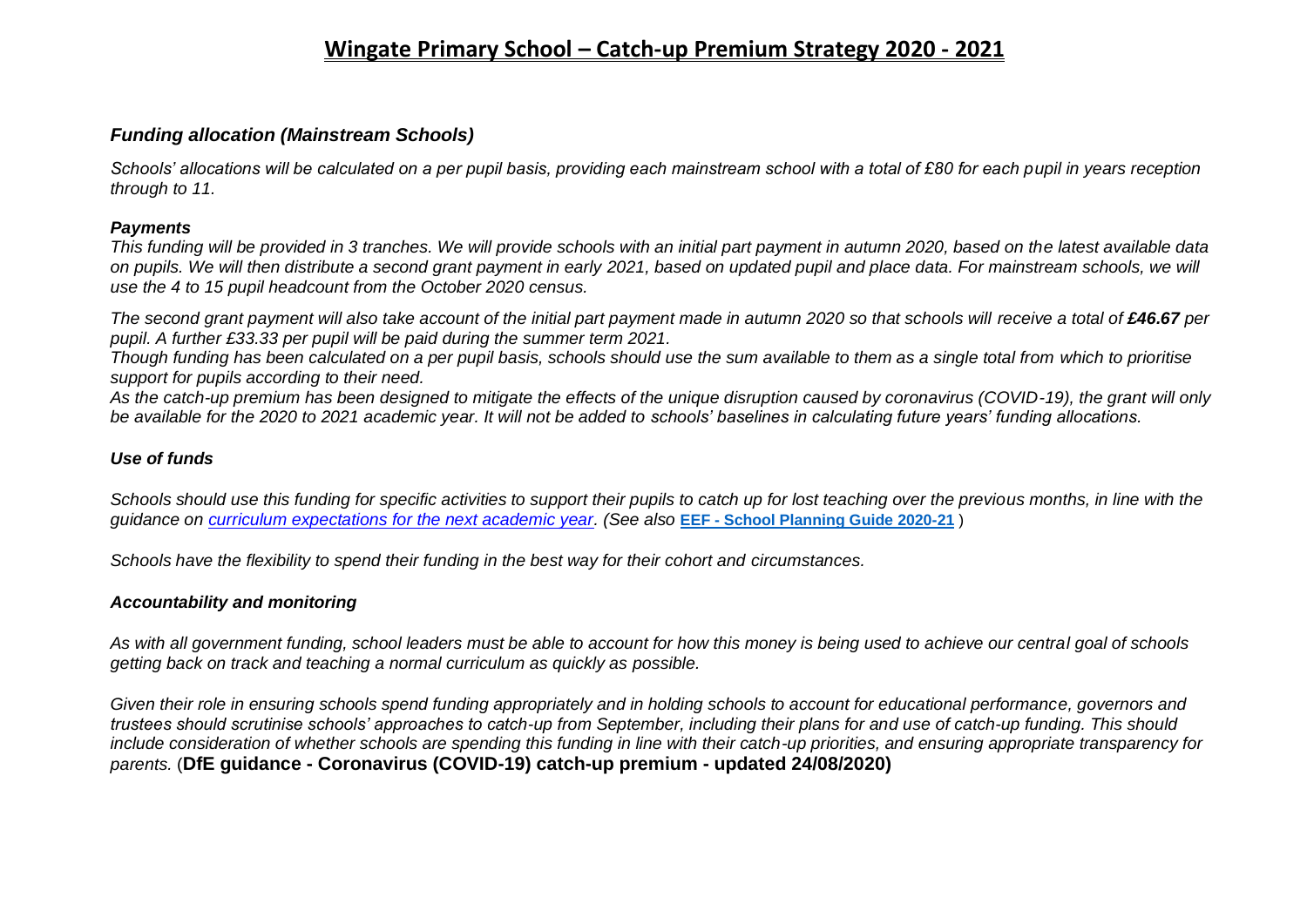## **School Overview**

−

| Number of pupils in school $YA - Y6$              | 372               |
|---------------------------------------------------|-------------------|
| Proportion of disadvantaged                       | 38.75%            |
| Catch-up Premium allocation (No. of pupils x £80) | £29,000           |
|                                                   | (35,080)          |
| <b>Publish Date</b>                               | <b>March 2021</b> |
| <b>Review Dates</b>                               | June 2021         |
| Statement created by                              | <b>M-L Binks</b>  |
| Governor Lead                                     |                   |

## **Context of the school and rationale for the strategy** (With specific reference to the impact of COVID 19)

- This statement is written with reference to pupil numbers, pupils who are vulnerable with a social Worker, pupils who have attended school during the January- March lockdown and children who have been at home.
- Priorities have emerged as a result of welfare calls, remote learning engagement monitoring- including governor led Working Party reviewing our school remote learning offer and the intelligence of working with our families in pastoral, safeguarding and curriculum arenas.
- Currently we have 372 children on role of which 20 have a social worker, are classed 5 are Looked After and 4 have EHCPs, 116 are classed by school as vulnerable for either safeguarding, child in need, Encompass or have parents who have expressed concerns – finance, prison, medication, attendance etc.
- 38.75% of our school population are eligible for Free School Meals. This increased by over 10% during lockdown when vouchers and packed lunches were offered to families who met the FSM criteria. The no of FSM checks- both successful and unsuccessful is expected to rise as we emerged from lockdown.
- Our exclusion data has improved dramatically this year following the transition of some challenging Y6 children and the move of two children to more specialist provision in July last year. Both of these children had a diagnosis of ASD and both showed violence and aggression to staff and pupils when in our school.
- Engagement has been tracked for all year groups with a rising engagement percentage from 81+% in February to 84+% by 8<sup>th</sup> March. This does mean that at least 16% of our children did not engage in online learning as far as we know. This was followed up during lockdown with welfare calls, home visits, meetings with families at the gates and links with the LA AIT. The full impact will begin to emerge following return on 8<sup>th</sup> March for all primary aged children.
- Assessments will begin 8<sup>th</sup> March week and continue until end of the spring term (at least).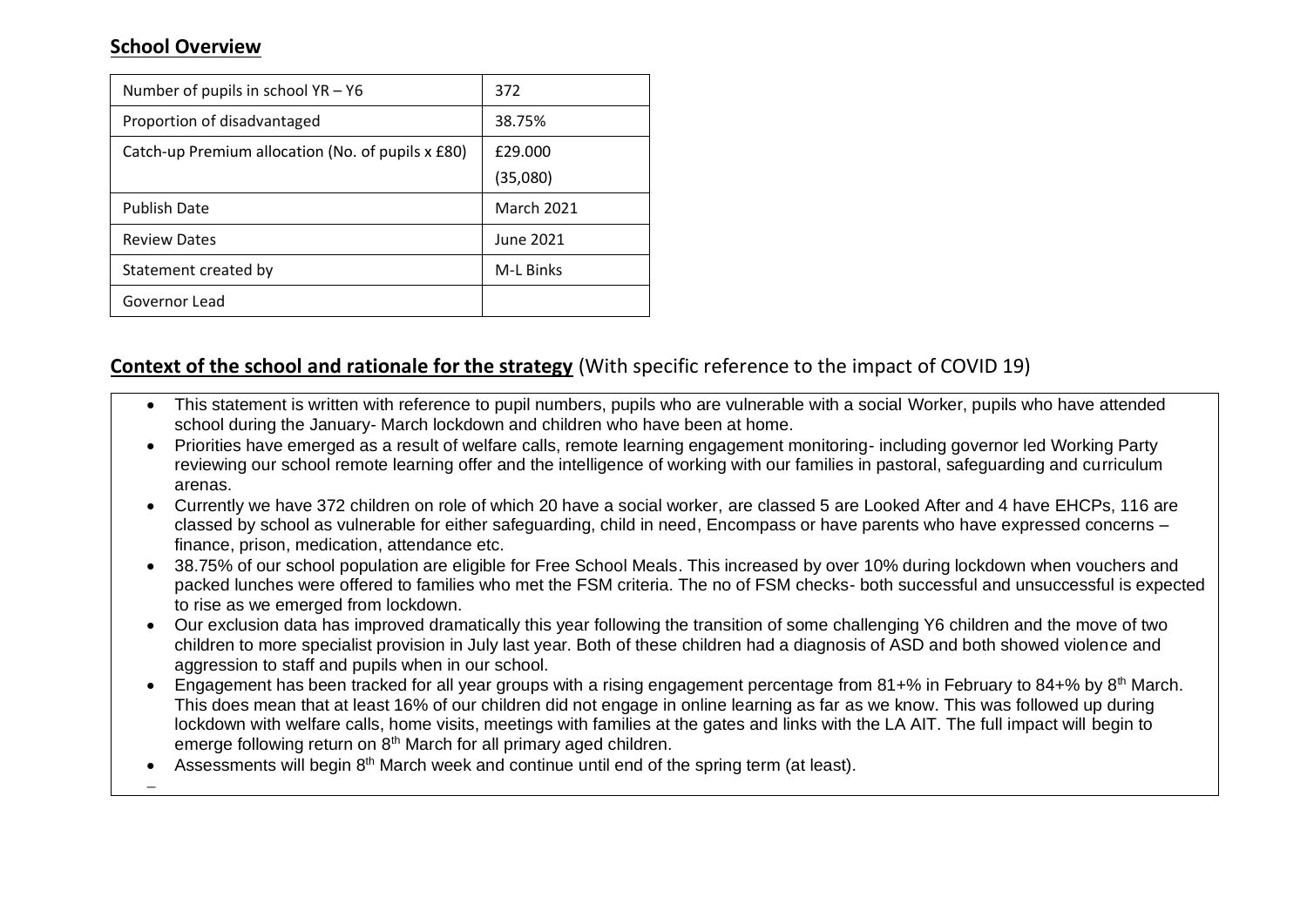# **Barriers to future attainment**

|                             |             | <b>Barrier</b>                                                                                                                                                                                                                                           | <b>Desired outcome</b>                                                                                                                                                                                                                        |
|-----------------------------|-------------|----------------------------------------------------------------------------------------------------------------------------------------------------------------------------------------------------------------------------------------------------------|-----------------------------------------------------------------------------------------------------------------------------------------------------------------------------------------------------------------------------------------------|
|                             | A           | Staff require CPD to develop a greater<br>understanding of children's mental<br>health needs. (NEPACs, MY_CAT,<br>Bereavement)<br>Time needs to be allocated to<br>implement this support.                                                               | Staff are better informed and have<br>greater clarity about how to support<br>children with mental health needs. this<br>is a focus of daily/ weekly teaching -<br>ongoing.<br>Time needs allocating- maybe need<br>additional staff to cover |
| <b>Teachiing priorities</b> | B           | Home learning is limited due to the<br>current platform used and can be<br>developed further to improve access<br>to learning at home for all pupils.                                                                                                    | A strong remote learning offer is in<br>place. A new and improved platform is<br>in place and all staff are trained in its<br>use. Weekly homework activities are<br>uploaded and feedback to pupils given<br>accordingly.                    |
|                             | $\mathbf c$ | IT skills lacking- parents and children-<br>which impacts negatively on remote<br>learning.                                                                                                                                                              | Like Skills IT built into the curriculum<br>when children are in school.                                                                                                                                                                      |
| Targeted academic support   | D           | 81-84% of children engaged with the<br>online learning materials provided<br>during lockdown in spring 2021. This<br>means that 16% had very little or no<br>engagement. Assessment needed<br>asap to enable us to monitor and<br>improve this situation | Pupils make accelerated progress in<br>reading, writing and maths from their<br>starting points at the end of the spring<br>term onwards.                                                                                                     |
|                             | E           | Some pupils had limited access to<br>reading materials during the lockdown<br>periods and therefore, their reading<br>ages are lower than expected.                                                                                                      | Reading skills are much improved and<br>rapid progress in reading ages are<br>demonstrated on a termly basis.                                                                                                                                 |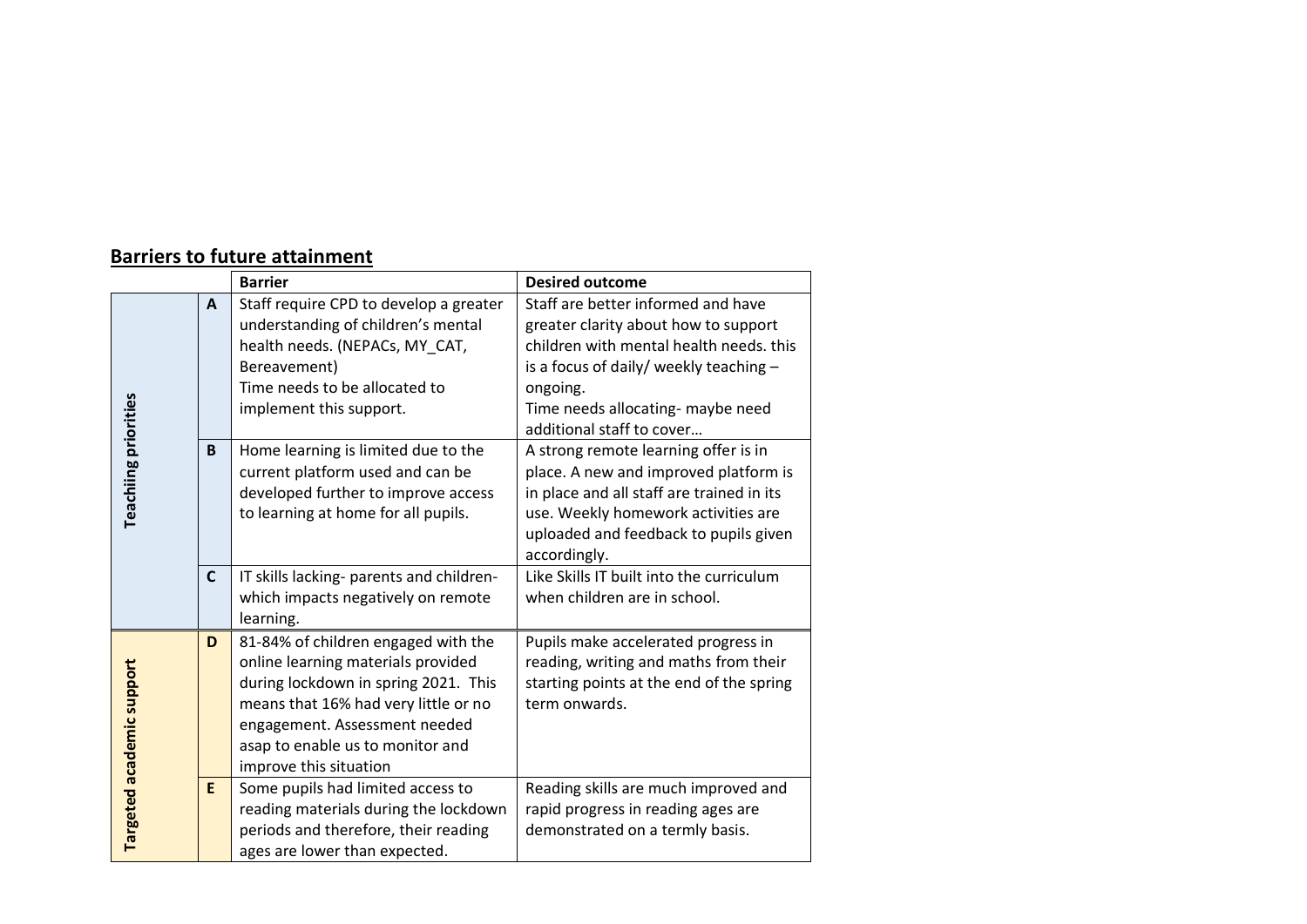|              | F | Children with lags in learning are even | SENCo has submitted appropriate         |
|--------------|---|-----------------------------------------|-----------------------------------------|
|              |   |                                         |                                         |
|              |   | further behind, especially those who    | applications for support and specific,  |
|              |   | have not engaged in remote learning.    | targeted work is provided.              |
|              | G | Some pupils are struggling to settle    | All pupils are able to focus on their   |
|              |   | back into class routines and have a     | learning during lessons.                |
|              |   | limited attention span linked to        |                                         |
|              |   | difficulties experienced due to COVID   |                                         |
|              |   | 19 and lack of structured learning      |                                         |
|              |   | experiences since March 2020.           |                                         |
| Strategies   | H | Poor physical fitness and obesity are   | Pupils are engagement in physical       |
|              |   | evident since children have returned    | activity and school sport and have a    |
|              |   | to school impacting on physical and     | growing understanding of healthy        |
| <b>Wider</b> |   | mental well-being                       | lifestyles and nutritious food.         |
|              |   | Food and clothing poverty are evident   | Poverty Proofing continues with more    |
|              |   | for a large number of children.         | focused support including fuel          |
|              |   |                                         | payments, spare and new uniforms and    |
|              |   |                                         | PE kits and resources provided in class |
|              |   |                                         | and for home to alleviate gaps (eg      |
|              |   |                                         | pencil cases for home and school).      |

# **Teaching priorities for current academic year i.e. Professional development, recruitment and retention, support for early career teachers**

| <b>Barrier</b> | <b>Action</b>                                                                                                                                                                          | <b>Desired</b>                                                                                   | <b>Evidence source</b>                                                                                                                                                   | Cost   | <b>Baseline data</b>                                                          | Person                          | Impact/evaluation (autumn,                                                                                                                                                                                                         |
|----------------|----------------------------------------------------------------------------------------------------------------------------------------------------------------------------------------|--------------------------------------------------------------------------------------------------|--------------------------------------------------------------------------------------------------------------------------------------------------------------------------|--------|-------------------------------------------------------------------------------|---------------------------------|------------------------------------------------------------------------------------------------------------------------------------------------------------------------------------------------------------------------------------|
|                |                                                                                                                                                                                        | outcome                                                                                          |                                                                                                                                                                          |        |                                                                               | responsible                     | spring, summer)                                                                                                                                                                                                                    |
| A              | All staff to receive<br>CPD in relation to<br>emotional well-<br>being programmes<br>for school.<br><b>Supervision for LM</b><br><b>Listeners</b><br>Time allocated<br>from curriculum | All staff are<br>quipped for<br>early<br>recognition of<br>children's<br>mental health<br>needs. | Jigsaw, MY-CATS,<br>NEPACS,<br>Bereavement,<br><b>Listening Matters</b><br>programmes shown<br>to improve pupils<br>engagement<br>resulting in better<br>EWB, engagement | £3,000 | <b>Determined</b><br>from pupil<br>surveys,<br>welfare calls,<br>observations | SENDCO/<br>My-CATS<br>Lead (AL) | summer<br>Supervision in place (from Pastoral<br>Manager) for all support staff<br>engaged in EWB programmes.<br>MY-CATS referrals and allocations<br>completed.<br>Listening Matters underway with all<br>staff at full capacity. |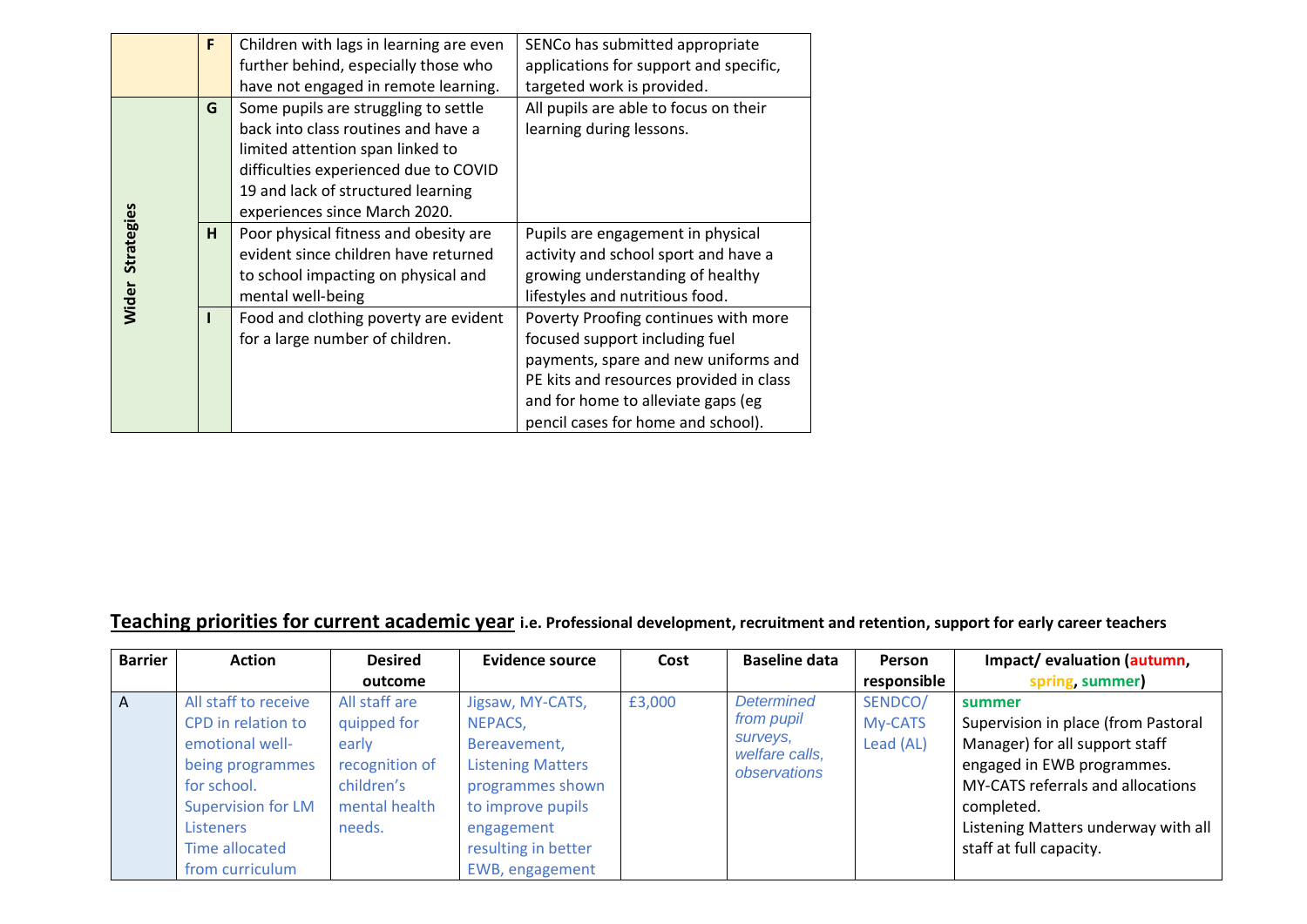|              | and support time<br>to enable staff to<br>deliver<br>programmes                                                                                                                                                                                                                    | The profile of<br><b>PSHE</b> is raised<br>throughout<br>school and<br>lessons are<br>taking place on<br>a daily/ weekly<br>basis which<br>support he<br>mental health<br>needs of all<br>pupils.                                                        | and fewer referrals<br>for support.<br><b>EEF Evidence- universal</b><br>programmes which<br>generally take place in the<br>classroom;<br>more specialised<br>programmes which are<br>targeted at students with<br>particular social or<br>emotional needs: and<br>school-level approaches<br>to developing a positive<br>school ethos, which also<br>aim to support greater<br>engagement in learning. |                                                |                                                                                                               |                                          |                                                                                                                      |
|--------------|------------------------------------------------------------------------------------------------------------------------------------------------------------------------------------------------------------------------------------------------------------------------------------|----------------------------------------------------------------------------------------------------------------------------------------------------------------------------------------------------------------------------------------------------------|---------------------------------------------------------------------------------------------------------------------------------------------------------------------------------------------------------------------------------------------------------------------------------------------------------------------------------------------------------------------------------------------------------|------------------------------------------------|---------------------------------------------------------------------------------------------------------------|------------------------------------------|----------------------------------------------------------------------------------------------------------------------|
| $\mathbf B$  | <b>Staff meetings to</b><br>share the effective<br>use of the use of<br>teams, PPt and<br>online lessons<br>Children (and<br>parents/carers)<br>are trained in use<br>of teams.<br>Parents/carers are<br>made aware of the<br>platform and how<br>it can support<br>home learning. | Teams is in<br>place and staff,<br>pupils and<br>parents/carers<br>are able to use<br>it effectively.<br><b>Home learning</b><br>(homework)<br>and<br>communication<br>with parents is<br>enhanced<br>parent/ pupil<br>surveys,<br>welfare calls<br>etc. | Teams, Power Point,<br>lessons on-line all in<br>place<br><b>Remote Learning</b><br>has been monitored<br>by Governor/ Staff<br><b>Working Party and</b><br>action plan<br>implemented.<br><b>Effective parental</b><br>engagement<br>supports learning                                                                                                                                                 | <b>Supply</b><br>cover/HLTA<br>costs<br>£1,000 | Remote<br>Learning<br>Monitoring<br>$Tool - The$<br>School Data Co.<br>shared with<br>staff and<br>governors. | AM/MLB<br>and<br><b>Working</b><br>Party | Shows 81%-84% engagement and<br>highlights children who have not<br>engaged for intervention when<br>back in school. |
| $\mathsf{C}$ | IT skills developed<br>by staff with on-<br>line training of                                                                                                                                                                                                                       | Life skills- IT<br>based-<br>incorporated                                                                                                                                                                                                                | Teams mtgs, welfare<br>calls and Data                                                                                                                                                                                                                                                                                                                                                                   | Data Co- as<br>above                           | Engagement<br>Data                                                                                            | MB/SC/JB                                 | Teams now planned into<br>Computing Curriculum to enable                                                             |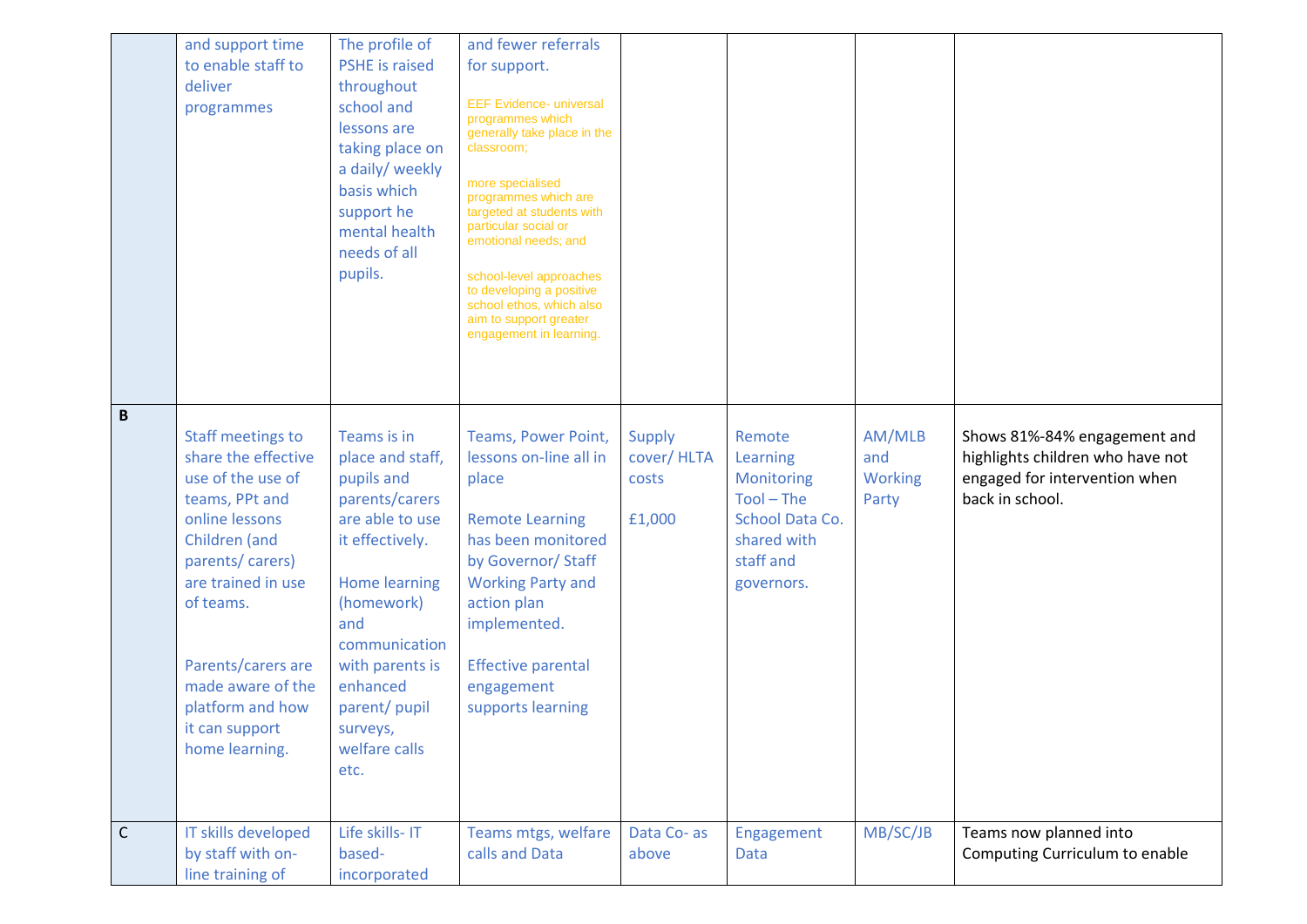| children in use of     | into 'normal'   | Company outcome |              | <b>Evidence form</b> | children to continue to engage if |
|------------------------|-----------------|-----------------|--------------|----------------------|-----------------------------------|
| <b>Teams</b>           | curriculum to   | report          | equipment    | Teams nd             | lockdown occurs again.            |
|                        | ensue children  |                 |              | Welfare calls        | Ipads and Laptops now in place    |
| Purchase of            | can engage if   |                 | £12,080 plus |                      | from DfE.                         |
| adequate, up to        | isolating.      |                 | $VAT - 40$   |                      |                                   |
| date IT equipment      |                 |                 | <b>IPADS</b> |                      |                                   |
| for children to use    | Access to       |                 |              |                      |                                   |
| in school and at       | remote and in   |                 | 29 Ipads and |                      |                                   |
| home.                  | school learning |                 | 20 Laptops   |                      |                                   |
|                        | is improved     |                 | provided by  |                      |                                   |
| Needs to be carried    |                 |                 | <b>DfE</b>   |                      |                                   |
| on when all return     |                 |                 |              |                      |                                   |
| 8 <sup>th</sup> March. |                 |                 |              |                      |                                   |

# **Targeted academic support** i.e. Structured interventions, small group tuition, 1:1 support

| <b>Barrier</b> | <b>Action</b>                                                                                                                                                                                                                          | <b>Desired outcome</b>                                                                                                      | <b>Evidence source</b>                                                                                                                                               | Cost                                                                 | <b>Baseline data</b>                                                                        | Person                                                                      | Impact/evaluation (autumn,                                                                                                                                                                                                                                                                                                                          |
|----------------|----------------------------------------------------------------------------------------------------------------------------------------------------------------------------------------------------------------------------------------|-----------------------------------------------------------------------------------------------------------------------------|----------------------------------------------------------------------------------------------------------------------------------------------------------------------|----------------------------------------------------------------------|---------------------------------------------------------------------------------------------|-----------------------------------------------------------------------------|-----------------------------------------------------------------------------------------------------------------------------------------------------------------------------------------------------------------------------------------------------------------------------------------------------------------------------------------------------|
|                |                                                                                                                                                                                                                                        |                                                                                                                             |                                                                                                                                                                      |                                                                      |                                                                                             | responsible                                                                 | spring, summer)                                                                                                                                                                                                                                                                                                                                     |
| D              | Re-engaging<br>those who have<br>not engaged -<br>average 16% of<br>pupils<br><b>Targeted support</b><br>from "Online"<br><b>Tutors"</b> (National<br><b>Tutoring</b><br>$Programme$ ) –<br>FFT project -<br>Reading<br>HLTAs/ TAs and | Progress is<br>accelerated<br>termly to ensure<br>pupils are able to<br>access age<br>appropriate<br>learning<br>materials. | Education<br><b>Endowment Fund</b><br><b>Teaching and</b><br><b>Learning Toolkit:</b><br><b>Small Group Tuition</b><br>Feedback<br>Individual<br>assessment booklets | <b>HLTA/TA</b><br>additional<br>costs-<br>(£4,500 for<br>Reception). | <b>Determined</b><br>from<br>assessments<br>made at the start<br>of the return to<br>school | Reading<br>Lead,<br><b>Maths</b><br>Lead,<br><b>DHT/SENCo</b><br><b>MLB</b> | <b>Summer</b><br>All children now back in school.<br>Support from NTP not sought due to<br>allocation of HLTA and TA support<br>across school, plus wealth of Trainee<br>Teachers on placement summer<br>term giving more capacity.<br>FFT Reading Plus trial very<br>successful. To be bought in by<br>school using PP funding for autumn<br>term. |
|                | <b>Teachers target</b><br>support to groups                                                                                                                                                                                            |                                                                                                                             |                                                                                                                                                                      |                                                                      |                                                                                             |                                                                             |                                                                                                                                                                                                                                                                                                                                                     |
| E              | Limited access to<br>reading materials<br>Lunchtime 1:1<br>reading with                                                                                                                                                                | All reading to<br>improve and<br>fluency to be<br>promoted across<br>school.                                                | Education<br><b>Endowment Fund</b><br><b>Teaching and</b><br>Learning Toolkit:                                                                                       | LTS £4,000                                                           | <b>Baseline data</b><br>on return to<br>school                                              | Reading<br>Lead<br><b>LTS Leads</b><br>All<br><b>Teachers</b>               | <b>Summer</b><br>No LTS time for additional reading<br>due to additional cleaning and split<br>lunches at ML site.<br>Planned reading scheme- meetings<br>with Pearson Reps ongoing.                                                                                                                                                                |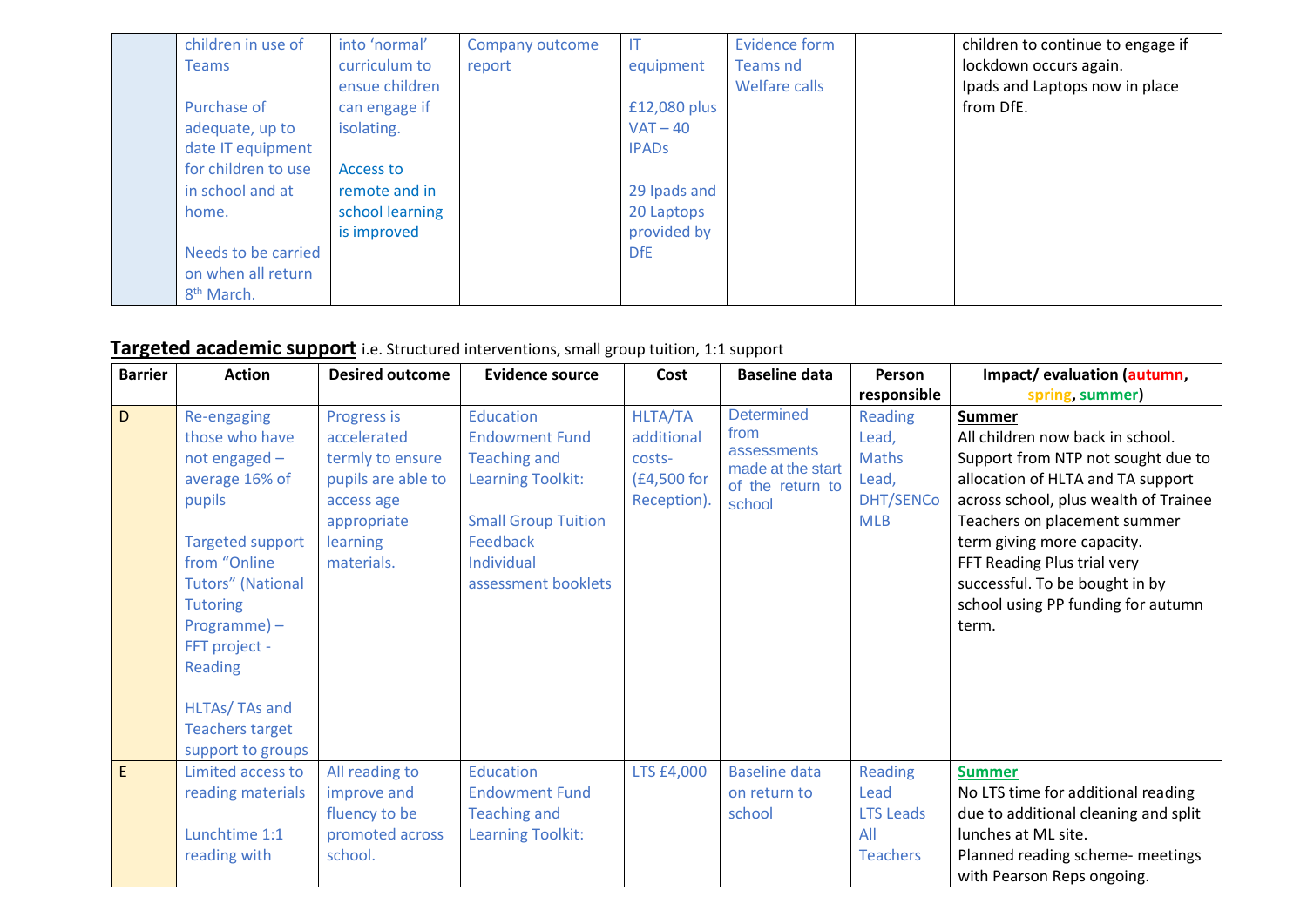|   | children across<br>both sites<br>New online<br>reading schemes<br>New books                         |                                                                                         | 1:1 reading $-$ LTSs<br>and TAS/HLTAs<br><b>Fiction Express</b><br>*Bug Club (or an<br>alternative) | <b>HLTA/TA</b><br>time<br>£6,000                                      |                                                |       |                                                                                                                                                        |
|---|-----------------------------------------------------------------------------------------------------|-----------------------------------------------------------------------------------------|-----------------------------------------------------------------------------------------------------|-----------------------------------------------------------------------|------------------------------------------------|-------|--------------------------------------------------------------------------------------------------------------------------------------------------------|
| F | SEN children are<br>even further<br>behind with<br>limited access to<br>support if not in<br>school | Improved access<br>to appropriate<br>support and<br>referrals for SEN<br>Teams in place | Baseline assessment,<br>parent/carer<br>discussions, Support<br><b>Plans</b>                        | £0-£3,000<br>already<br>allocated<br>via<br>Curriculum<br>cost centre | <b>Baseline data</b><br>on return to<br>school | SENCo | <b>Summer 21</b><br>Assessment documents sent for<br>EWEL, Cognition and Learning, SplD<br>Teams. Some issues with capacity<br>but contracts paid for. |

**Wider strategies** i.e. Behaviour approaches, recommendations made in "Safe, Happy, Settled".

| <b>Barrier</b> | <b>Action</b>              | <b>Desired</b>      | <b>Evidence source</b>    | Cost               | <b>Baseline data</b> | Person         | Impact/evaluation (autumn,      |
|----------------|----------------------------|---------------------|---------------------------|--------------------|----------------------|----------------|---------------------------------|
|                |                            | outcome             |                           |                    |                      | responsible    | spring, summer)                 |
| $\overline{G}$ | <b>Counselling Service</b> | Positive impact     | <b>Counselling</b>        | £4,500 from        | behaviour data       | <b>SENDCO</b>  | <b>Summer 21</b>                |
|                | and related resources      | on identified       | demonstrates a            | staff budget/      |                      | Pastoral       | Jackie Dobson now in post.      |
|                | planned for,               | <b>SEMH pupils'</b> | high level of impact      | CoL                | attendance           | <b>Manager</b> | NEPACS training planned (no     |
|                | implemented and            | emotional           |                           | reallocation       |                      |                | cost) for autumn term.          |
|                | evaluated.                 | wellbeing.          | <b>Listening Matters,</b> |                    | welfare/calls to     |                | Listening Matters up and        |
|                | <b>Mental Health</b>       |                     | <b>NEPACS and</b>         |                    | parents/ carers      |                | running with all 5 Listeners    |
|                | <b>Trailblazer CPD</b>     |                     | <b>Bereavement</b>        |                    |                      |                | supporting children across each |
|                | attended by Mental         |                     | support impact            |                    | questionnaires/      |                | week. AD Pastoral Manager is    |
|                | <b>Health Champion</b>     |                     | directly on specific      |                    | discussions with     |                | coordinating support to match   |
|                | (AD)                       |                     | children at point of      | £0 for             | children             |                | children to appropriate adults. |
|                | NEPACS/Bereavement         |                     | need                      | <b>NEPACs and</b>  |                      |                |                                 |
|                | <b>CPD</b> planned and     |                     |                           | <b>Bereavement</b> |                      |                | Nurture Group training booked   |
|                | booked                     |                     | More staff                |                    |                      |                | for autumn term.                |
|                | <b>Listening Matters</b>   |                     | equipped for              |                    |                      |                |                                 |
|                | back in place              |                     | provision                 |                    |                      |                |                                 |
|                | JD appointed as            |                     |                           |                    |                      |                |                                 |
|                | <b>School Councillor</b>   |                     |                           |                    |                      |                |                                 |
|                |                            |                     |                           |                    |                      |                |                                 |
|                | My-CATS started-AL         |                     |                           |                    |                      |                |                                 |
|                | leading                    |                     |                           |                    |                      |                |                                 |
|                |                            |                     |                           |                    |                      |                |                                 |
|                |                            |                     |                           |                    |                      |                |                                 |
|                |                            |                     |                           |                    |                      |                |                                 |
|                |                            |                     |                           |                    |                      |                |                                 |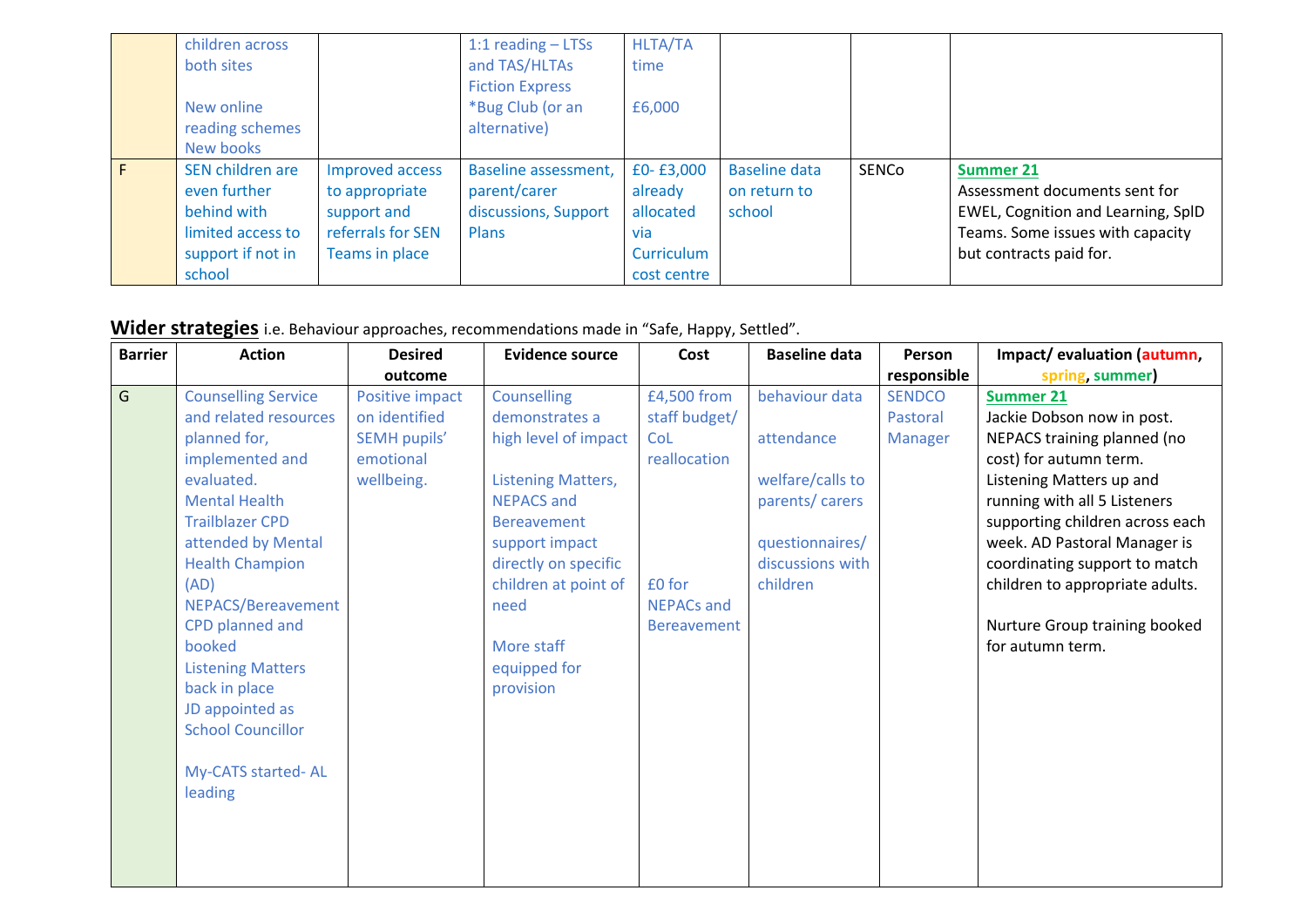| H | Active 30 in place<br>across both sites<br><b>Better playtimes for</b><br>all | <b>Fitness and</b><br>engagement<br>levels are<br>improved for all<br>children  | <b>Assessment during</b><br>PE and observation<br>of children during<br>break times<br><b>PE Peer Review</b><br>report                                                                          | £ already<br>counted in<br><b>PESS Grant</b> | Observation of<br>physical<br>performance -<br>all staff                              | PE Team<br>RD/KB/AM<br>LB.                           | Play equipment in place. PLT<br>prepared to bring and store<br>equipment on both sites.<br>Skipping workshop took place so<br>children can skip!                                                                            |
|---|-------------------------------------------------------------------------------|---------------------------------------------------------------------------------|-------------------------------------------------------------------------------------------------------------------------------------------------------------------------------------------------|----------------------------------------------|---------------------------------------------------------------------------------------|------------------------------------------------------|-----------------------------------------------------------------------------------------------------------------------------------------------------------------------------------------------------------------------------|
|   | <b>Equitable access for</b><br>all children - Poverty<br>Proofed school day   | All children have<br>what they need<br>in school to<br>access their<br>learning | <b>Requests for food</b><br>and fuel support<br>Lack of uniform<br>Welfare calls and<br>discussions with<br>children-lack of<br>resources for home<br>learning (including<br>pencil sharpeners) | £1,000                                       | No of referrals<br><b>To EDT</b><br><b>Requests from</b><br>families for<br>equipment | Sonia Cook<br>Annie<br><b>Docherty</b><br><b>SBM</b> | Uniform, coats and shoes<br>available on both sites.<br>PE Kits planned- spares in<br>classrooms with PE bags on<br>order.<br>All new pencil cases have been<br>distributed and are ready for<br>new children in September. |

### **Additional funding supporting provision**

In addition to the funding within this allocation, we also received 29 Ipads and 20 Laptops form the DfE during Lockdown to promote home learning for vulnerable children. The children asking for these were, in many instances, not those we would have expected. Our vulnerable list is now being drawn up by DSLs and will be monitored through DSL meetings each fortnight.

### **Governance – monitoring the effectiveness of the Pupil Premium Strategy**

Ashley Murray is now Catch up and Pupil Premium Governor.

| <b>Governors involved:</b>                                                                                 |                                                         |         |                   |                                                                                                                                                            |  |  |  |  |
|------------------------------------------------------------------------------------------------------------|---------------------------------------------------------|---------|-------------------|------------------------------------------------------------------------------------------------------------------------------------------------------------|--|--|--|--|
| Chair of Governors - Rachel Wilson; Vice-Chair of Governors Rachel Dunn; Head Teacher - Marie-Louise Binks |                                                         |         |                   |                                                                                                                                                            |  |  |  |  |
|                                                                                                            | Paul Cotgrave, Craig Ryan, Ashley Murray (PP Governor). |         |                   |                                                                                                                                                            |  |  |  |  |
| <b>Committee meeting dates</b>                                                                             |                                                         |         |                   |                                                                                                                                                            |  |  |  |  |
| Autumn:                                                                                                    | December 2020                                           | Spring: | <b>March 2021</b> | Summer: September 2021                                                                                                                                     |  |  |  |  |
|                                                                                                            |                                                         |         |                   |                                                                                                                                                            |  |  |  |  |
| Autumn summary                                                                                             |                                                         |         |                   |                                                                                                                                                            |  |  |  |  |
|                                                                                                            |                                                         |         |                   | The document was not available at this time. Spending plans discussed but not shared. It was proposed to spend the allocation on reading materials- books, |  |  |  |  |
|                                                                                                            |                                                         |         |                   | and ICT/Computing equipment- names laptops or Ipads. Tow governors took the discussion further and met with our ICT HLTA and Computing Subject             |  |  |  |  |
|                                                                                                            |                                                         |         |                   | Leader. It was agreed to purchase Ipads as these would have the most impact on curriculum access and delivery.                                             |  |  |  |  |
|                                                                                                            |                                                         |         |                   |                                                                                                                                                            |  |  |  |  |
|                                                                                                            |                                                         |         |                   |                                                                                                                                                            |  |  |  |  |